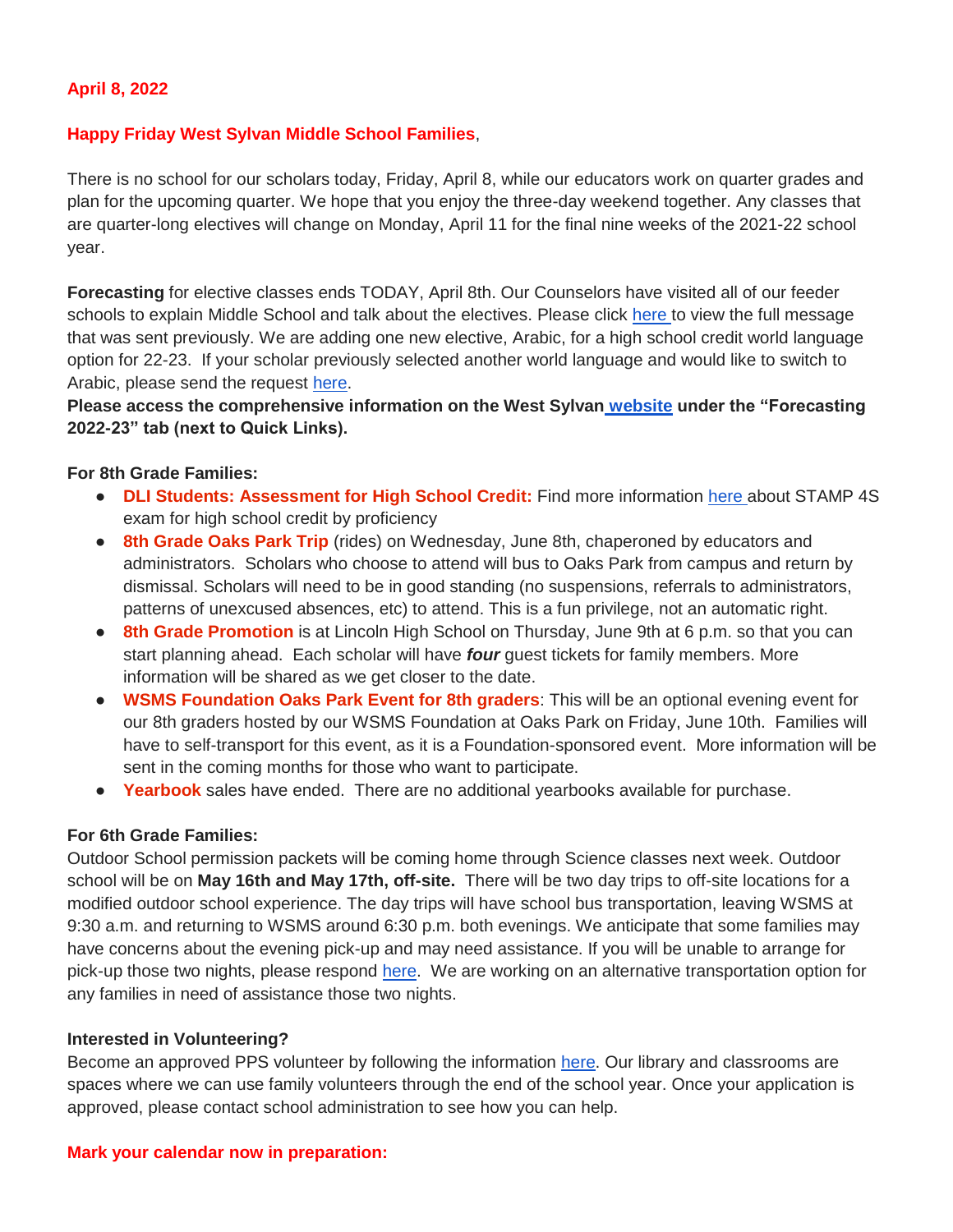**End of 3rd Quarter / Educator Planning/Grading Day:** Friday, April 8th - No School for Scholars, campus closed

**4th Quarter Begins:** Monday, April 11th \*some electives will change, if they are quarter-long electives from our elective wheel

**Panoramic Picture for 8th Graders**: April 12th during 7th period (outdoors and unmasked for those who choose to participate)

**6th Grade Outdoor School**: May 16-17th off campus *day* camps, returning at 6:30 p.m.

**7th Grade WSMS Foundation Sponsored Event:** June 3rd WSMS Gym (6:30-8:30 p.m.)

**8th Grade Field Trip to Oaks Park**: Wednesday, June 8th (during school hours)

**8th Grade Promotion:** Thursday, June 9th 6 p.m. at Lincoln HS

**8th Grade WSMS Foundation Sponsored Oaks Park Party:** June 10th (evening)

**Resources for Family Extended Learning and Activities:**

- **Sign your scholars up for spring athletics! https://www.pilathletics.com/**
- **VIBE of Portland [Art Camps, Classes, No-School Workshops](https://www.pps.net/cms/lib/OR01913224/Centricity/Domain/254/VIBE.jpeg)**
- **VIBE of Portland [East Winds Summer Camp](https://www.pps.net/cms/lib/OR01913224/Centricity/Domain/254/VIBE-east_winds_2022.jpeg)**
- **OSU [Summer Reading Program](https://www.pps.net/cms/lib/OR01913224/Centricity/Domain/254/OSU-reading-summer-2022.pdf)**
- **Multnomah Early Childhood Program: [\(English\)](https://www.pps.net/cms/lib/OR01913224/Centricity/Domain/254/MECP-2021-22-PEER-Flyer-English.pdf) [\(Spanish\)](https://www.pps.net/cms/lib/OR01913224/Centricity/Domain/254/MECP-2021-22-PEER-Flyer-Spanish.pdf) [\(Vietnamese\)](https://www.pps.net/cms/lib/OR01913224/Centricity/Domain/254/MECP-2021-22-PEER-Flyer-Vietnamese.pdf)**
- **Portland Parks & Recreation Preschool [2022-2023 Registration](https://www.pps.net/cms/lib/OR01913224/Centricity/Domain/254/PPR-Preschool-22-23-price-sheet.pdf)**
- **OSU STEM Academy [AWSEM](https://www.pps.net/cms/lib/OR01913224/Centricity/Domain/254/AWSEM_Flyer_Combined_General.pdf) [Club](https://www.pps.net/cms/lib/OR01913224/Centricity/Domain/254/AWSEM_Flyer_Combined_General.pdf) (includes Spanish flyer)**

○

# **Advancement Via Individual Determination (AVID) Classes for 22-23:**

We are looking for applicants to join our AVID elective for the 2022-23 school year. Why is an AVID experience a good thing? AVID scholars have a history of proven excellence with 94% meeting all 4-year university requirements, 90% accepted directly to 4-year universities out of high school, 84% persist in the second year of university. If you are interested in having your scholar join AVID, and your scholar is also interested in joining AVID, please complete this interest [form.](https://docs.google.com/forms/d/e/1FAIpQLSdpPNrTbbG1YoO1o0bwfKFg3SDu-UarWp5LE59aNPm0xsaCQg/viewform?usp=sf_link)

## **MYP News:**

Our site is scheduled for an MYP consultation visit in April, leading up to our goal of an authorization visit next Fall. The International Baccalaureate Middle Years Program has been an advanced professional development that many of our educators have participated in and have used to design units and lessons over the last several school years. Many of our feeder schools engage in the IB Early Years Programme, and our feeder high school, Lincoln High School, offers an IB Diploma Programme. There was a small pause in MYP progress during CDL, and many members from our educator team have been re-engaging in MYP preparation and professional development work this school year, again. Mid-April, there will be a WSMS virtual site visit to gauge our school progress in preparation for a proposed authorization visit in Fall of 2022. We are excited to be gaining momentum again in our professional development goals toward eventually being an authorized IB Middle Years Programme. [Please visit this slide deck for more updates](https://docs.google.com/presentation/d/17SY-I5PfW5t18hZZ0ELhA85-iVSoBrj6_zKBGUaFTP8/edit?usp=sharing)  [on WSMS MYP implementation.](https://docs.google.com/presentation/d/17SY-I5PfW5t18hZZ0ELhA85-iVSoBrj6_zKBGUaFTP8/edit?usp=sharing) If any parents are interested in speaking to the strengths of MYP units, the learning experiences emphasized in MYP (inquiry, discussion, analysis, critique and defense of work, critical thinking, investigation projects, and performance-based assessments) and the importance of developing the MYP Learner Profile (inquirers, knowledgeable, communicators, principled, open-minded, caring, educational risk-takers, balanced, reflective), we have a sign-up for family feedback [here.](https://forms.gle/W5Cf7uwHptwe1jbh6)

# **Host Family Needed for an Arabic Educator for 22-23 School Year:**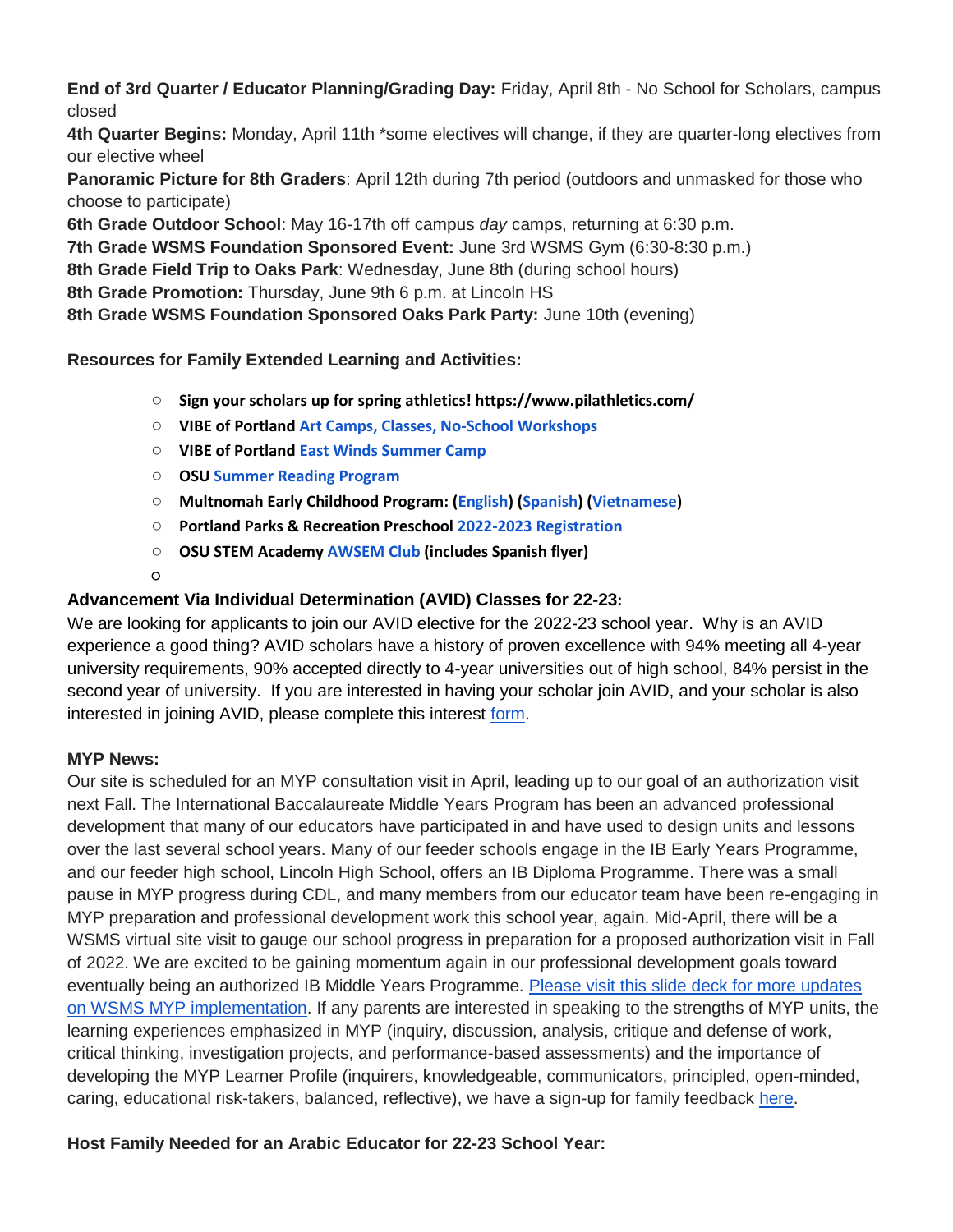Through the American Councils for International Education, WSMS has been awarded a grant for a fullyfunded educator to join our team to teach Arabic for up to 20 hours a week as an additional World Language option for the 22-23 school year. We are looking for a family willing to host the educator, who is coming from Egypt, and will be joining the WSMS team. Through American Councils, the educator is given a living stipend to pay for living accommodations, if hosted by a private family. There would be two needs:

- 1. A host family to provide a comfortable space for the educator to stay for the first two weeks upon arrival in the U.S. while we secure housing (arriving on August 11, 2022).
- 2. A host family to provide a room for the educator for the school year (August-June, 2023) and help with transportation needs to and from WSMS for work, as the educator would not have their own transportation.

If you are interested in being a host family, please fill out the form [here.](https://forms.gle/Ljte5CwpWQZtUZCN6)

# **Drop-off and pick-up:**

We have family concerns about fellow family members who are driving unsafely in our parking lot and in the streets near campus during drop-off and pick up. Please drive slowly, watch out for the various scholars who are likely not looking at the movement of vehicles, and yield to humans as they cross.

# **Free Immunization Clinic Ahead of Exclusion Date:**

Each year, the state of Oregon has an "exclusion date" by which students must receive the required vaccinations. During the 2020-21 school year, the exclusion date was waived as classes were held online because of the COVID-19 pandemic. This year's date was originally February 16, but was pushed back two months because of the pandemic. Families with students who are not fully immunized will have received an exclusion letter on March 2. Our health lead, Nic Hartman, has made many contacts with families who still are missing proof of immunizations for scholars. **The final date for school exclusion is Wednesday, April 20th.** Anyone still missing proof of immunizations on that date has to be excluded from school on campus. Portland Public Schools will host a free immunization clinic for students who are not up to date on required vaccines. Under Oregon law, students who have not received required immunizations by the exclusion date of April 20th will not be able to attend school until they do so or receive an approved exemption.

Immunization Clinic Information:

- **Where:** McDaniel High School, 2735 NE 82nd Ave.
- **Date:** Wednesday, April 13
- **Hours:** 3:45 to 6:30 p.m.

The required immunizations cover a variety of diseases and are important tools to keep communicable diseases from becoming major issues. In 2019, for example, immunization was an important tool in containing an [outbreak of measles](http://track.spe.schoolmessenger.com/f/a/qMr8WQ6Zy3tAnlfLuQ2uzA~~/AAAAAQA~/RgRkLhhBP0TZaHR0cHM6Ly93d3cucHBzLm5ldC9zaXRlL2RlZmF1bHQuYXNweD9QYWdlVHlwZT0zJkRvbWFpbklEPTk4Jk1vZHVsZUluc3RhbmNlSUQ9MTQ5MiZQYWdlTW9kdWxlSW5zdGFuY2VJRD04OTg2JlZpZXdJRD1hZDRkNmQ5ZC03MDQ2LTQ4ZTctYTU0OC1hNmEyM2E2OGQwNzYmUmVuZGVyTG9jPTAmRmxleERhdGFJRD0xNDM0MzkmUGFnZUlEPTI5NyZJc01vcmVFeHBhbmRlZFZpZXc9VHJ1ZVcHc2Nob29sbUIKYkvB5ExiJXUwPlIQa2Nyb21iaWVAcHBzLm5ldFgEAAAAAQ~~) in the area.

• [See the full list of required immunizations](http://track.spe.schoolmessenger.com/f/a/M0IGnqN1aEp_2d0z2eY96A~~/AAAAAQA~/RgRkLhhBP0RKaHR0cHM6Ly93d3cucHBzLm5ldC9jbXMvbGliL09SMDE5MTMyMjQvQ2VudHJpY2l0eS9Eb21haW4vNC9TY2hCdXNFbmcyMS5wZGZXB3NjaG9vbG1CCmJLweRMYiV1MD5SEGtjcm9tYmllQHBwcy5uZXRYBAAAAAE~)

Although the COVID-19 vaccination is not on the current list of required immunizations, COVID-19 vaccine shots will be available at the clinic, which will be co-sponsored by the Multnomah County Health Department and Multnomah Education Service District.

In addition to the McDaniel clinic, an immunization clinic will be held at David Douglas High School on Saturday, April 16. Immunizations are also available at student health centers at six PPS high schools: Roosevelt, Jefferson, McDaniel, Franklin, Benson and Cleveland. Please view the flier here for more information.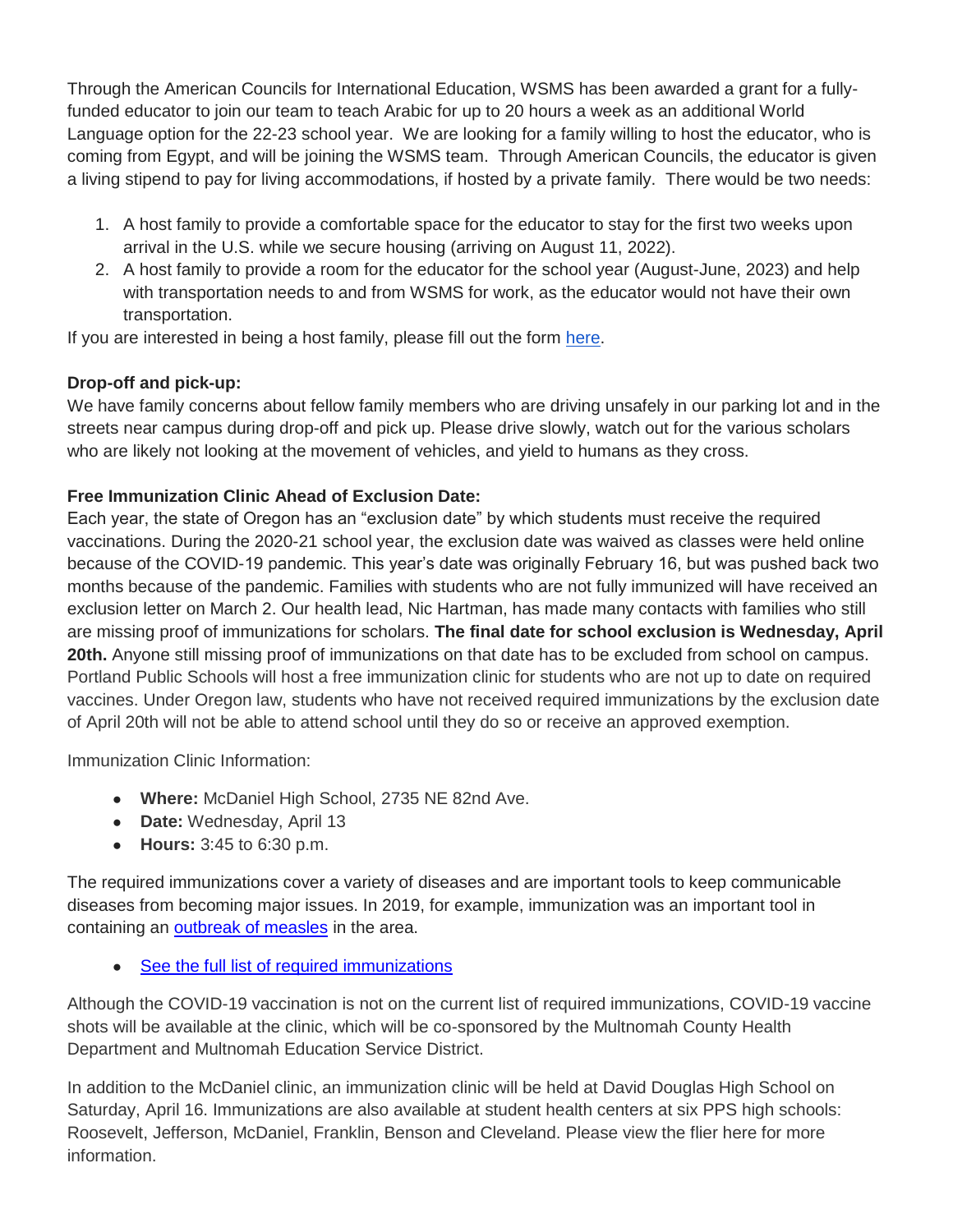For information on your student's immunization records, please contact the school. The state allows medical or nonmedical exemptions from immunizations; learn more at the [Oregon Health Authority website.](http://track.spe.schoolmessenger.com/f/a/p1GVFXiYXC5HLE8_bbv2gg~~/AAAAAQA~/RgRkLhhBP0RuaHR0cHM6Ly93d3cub3JlZ29uLmdvdi9vaGEvUEgvUFJFVkVOVElPTldFTExORVNTL1ZBQ0NJTkVTSU1NVU5JWkFUSU9OL0dFVFRJTkdJTU1VTklaRUQvUGFnZXMvU2NoRXhlbXB0aW9uLmFzcHhXB3NjaG9vbG1CCmJLweRMYiV1MD5SEGtjcm9tYmllQHBwcy5uZXRYBAAAAAE~)

## **Community Care and Neighborhood Safety:**

Our neighbors in the West Slope community ask that while parked and driving in the neighborhood we all continue to practice care and kindness toward their property, and that we report any damage to the homeowners should an accident occur. They also ask that we please do not block their driveways during our pick-up and drop-off times. We appreciate your cooperation!

## **WSMS Foundation:**

Please support our WSMS Foundation! Every contribution helps our school by allowing us to fund educational opportunities and events for your scholars! Please consider donating to WSMS Foundation to help support important instructional additions for our scholars in the coming school year. Every donation helps!

You can donate and find out more information about our WSMS Foundation and their amazing work for our scholars [here.](https://www.westsylvanfoundation.com/) Also follow them on Instagram @**west.sylvan.foundation** and check out our West Sylvan students in their **school**, **sports**, **performances**, **events**…

If you have a scholar event, announcements related to scholars and their achievements, or you'd like to advertise let us know. Email Lisette Crepeaux at thecrepeauxs@gmail.com.

## **Daily Loaner Laptops for Scholars:**

We no longer have a supply of daily loaner chromebooks to issue when scholars forget their chromebooks at home. Please help remind our scholars to take their \*fully charged\* PPS-issued chromebook to and from school each day. We distributed BumpArmor cases to all scholars, and we ask that you please encourage your scholar to use the case to protect and extend the life of their device.

## **Help with Cell Phones:**

Our catch phrase that we use at WSMS regarding cell phones during the school day is, **"Out of sight and away, unless we say."** Any additional monitoring you can put in place to keep an eye on your scholars' social media activity is also greatly appreciated! There are times when scholars may need to access their devices for family reasons or even in instructional settings, and we encourage speaking with an adult if such a need arises. Also, several families have had concerns with their scholars' use of cell phones throughout the day for non-instructional reasons. We will continue to remind scholars of this expectation throughout their school day. If scholars post inappropriate content on social media, please report the account for review.

Some families have inquired about apps that can restrict various features on cell phones for scholars throughout the day so that they are not on social media and are not tempted to engage with others through social media platforms. Here are some tips we have given families: **NY Times Article:** [The Best Apps for](https://www.nytimes.com/wirecutter/reviews/best-apps-to-manage-your-kids-phone/)  [Managing Your Kids Phone;](https://www.nytimes.com/wirecutter/reviews/best-apps-to-manage-your-kids-phone/) **[Support for Apple;](https://support.apple.com/guide/iphone/set-up-parental-controls-iph00ba7d632/ios) [Support Google](https://support.google.com/families/answer/7103340?hl=en)[;](https://familytime.io/) [Family Time Article & Tips;](https://familytime.io/) [Verizon](https://www.verizon.com/support/verizon-smart-family-restrictions-video/)  [Support.](https://www.verizon.com/support/verizon-smart-family-restrictions-video/)** 

# **Picking Up Scholars:**

Per Oregon law, *an approved adult is required to sign out any scholar* who leaves campus before the end of the school day. Our office has been experiencing heavy family traffic prior to our 3:45pm dismissal, due to daily early pick-ups. If possible, we ask that you avoid picking up your scholar between 3:15pm-3:45pm as you will not find parking, and our office staff is limited in the afternoons. Any planning around that time frame is appreciated.